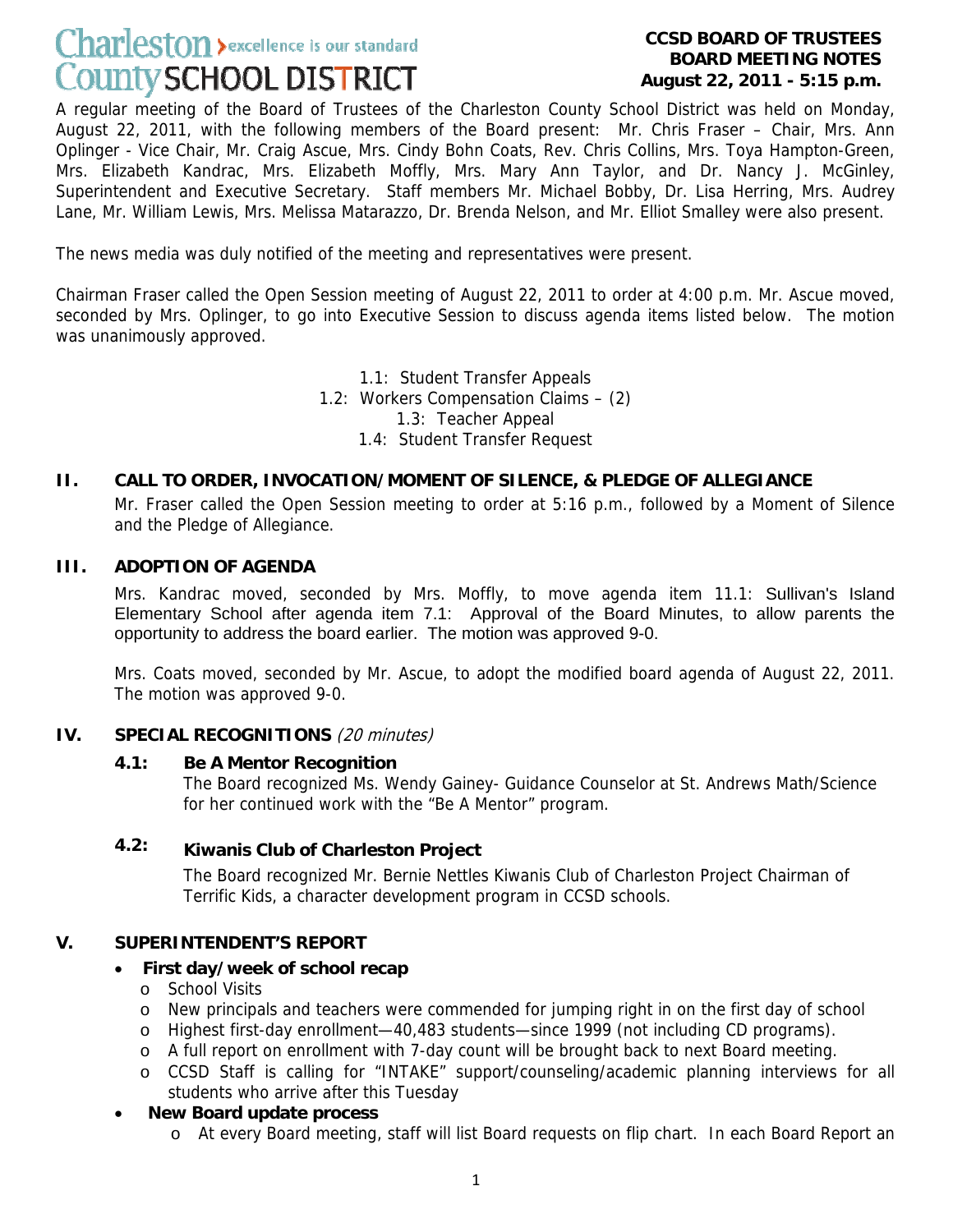update on requests that have been met will be provided.

- o This week, the following Board information was given to the board in response to requests:
	- Enrollment numbers at James Island Elementary
	- Moultrie News articles on Sullivan's Island Elementary
	- **Principal and Assistant Principal diversity numbers**
	- **Head Start preparation**
	- Baptist Hill High School paving
	- The iPad project, and
	- The transition of Day Porters.
- o Tonight's presentations on performance management, educational technology, and school lunches are all in response to previous Board requests.
- Tomorrow Dr. Herring will launch the **Alternative Schools Task Force** to look at the continuum of support provided for preschool –  $12<sup>th</sup>$  grade for students that may need alternative discipline or additional academic help, social or emotional support. They are looking at the gap analysis and determining what they have and what is needed and bring recommendations to the Board.
- **Passing of Laing bookkeeper Mrs. Judy Godbee—pledge continued supports for school,** thoughts and prayers with Mrs. Godbee's family and friends.

Mrs. Kandrac asked if the Charleston Achieving Update on restructuring was the one she requested earlier. Mrs. Lane said has worked with Mrs. Matarazzo and Dr. Donnelly to prepare the report. Now they will identify a date to present the report to the Board. Dr. McGinley also responded to Mrs. Kandrac's question about three high schools that had more than 100 students absent indicating that the schools were Burke HS, Stall HS, and North Charleston HS.

Mrs. Kandrac asked about the district's communications plan if there are weather issues on the weekend. Mr. Jeff Scott said information would be communicated through the Emergency Preparedness Division in the Lonnie Hamilton building--the official site for issuance of information to the community.

Mrs. Taylor asked about reassignments after the 10 day count on August 25<sup>th</sup> and how it would impact teacher allocations at the schools whose enrollment are lower than projected. Mr. Bobby said staff members are already discussing staffing and allocations. The plan is to hold off on making decisions at six schools to allow additional time to investigate enrollment issues. He also mentioned that additional students may arrive after Labor's Day. Mrs. Taylor said she received calls about reassignments of an Administrative staff member from School of the Arts to West Ashley HS and another from Morningside Middle to School of the Arts. An update was requested. Dr. McGinley confirmed the reassignments. Mrs. Taylor asked if reassignments were due to attendance issues. Dr. McGinley response was that the moves were due to personnel issues and independent of enrollment issues.

# **VI. VISITORS, PUBLIC COMMUNICATIONS (Not to exceed 30 minutes)**

Before visitors addressed the Board, Vice Chair Oplinger read Board Policy BEDH – Public Participation at Meetings: Individuals desiring to appear before the board shall sign in prior to the meeting and shall be allowed a maximum of two minutes to address the board. Individuals who sign in may not yield their time to another speaker. The chairman reserves the right to limit discussion of the same topic in an effort to provide individuals the opportunity to be heard on a variety of topics. If time is a factor, preference shall be given to those individuals speaking on agenda items. An individual or group may appear before the board only once on the same item within a six-month period unless special permission is granted by the board.

The board shall not permit in public session any expression of personal complaints about school personnel nor against any person connected with the school system.

- 1. Mr. Steve Rapchick expressed concerns about the district's proposal to rebuild Sullivan's Island Elementary (SIES) for 500 students.
- 2. Ms. Hannah Dodson addressed the Board in support of rebuilding Sullivan's Island Elementary.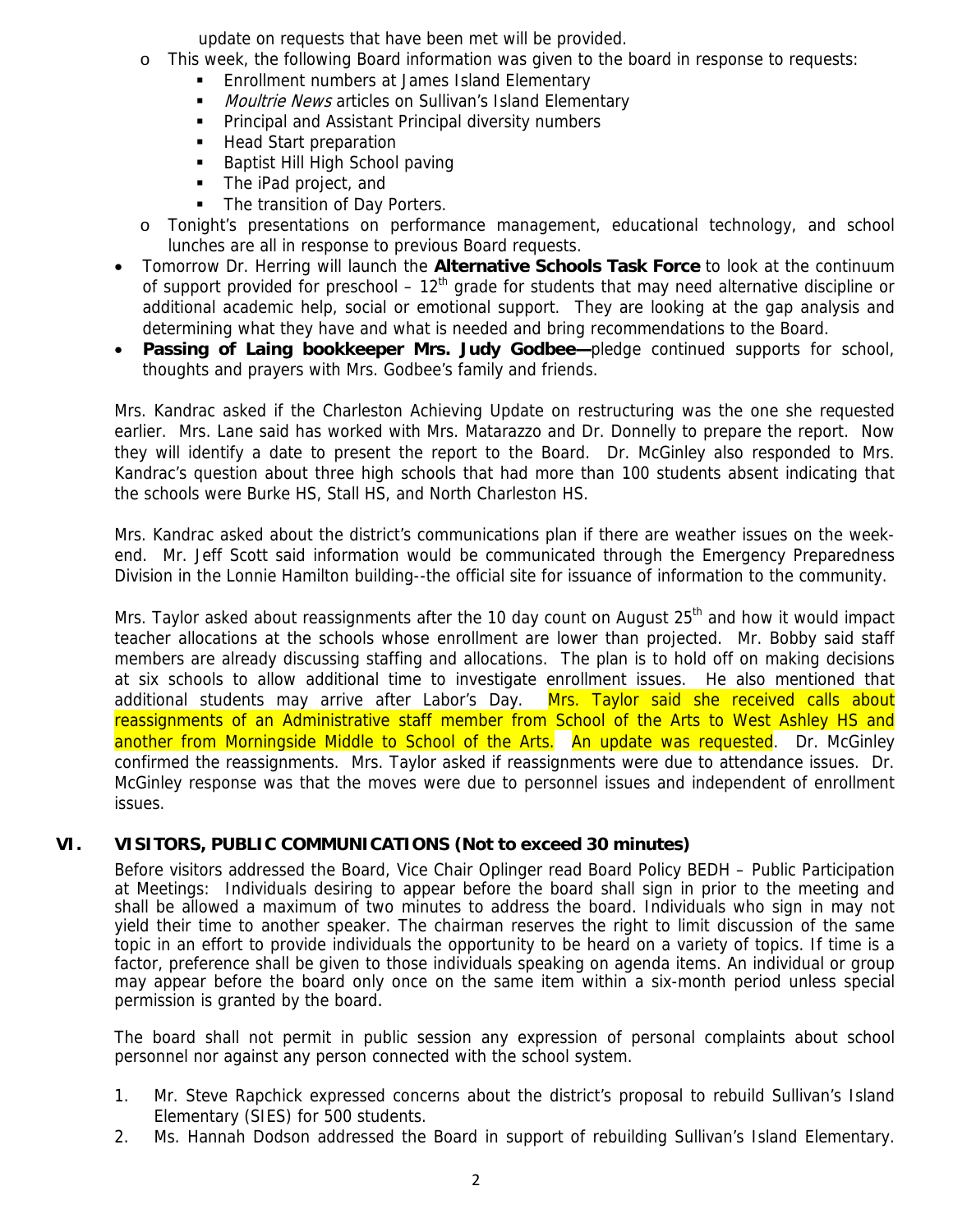She initiated the grassroots campaign effort sharing facts about the tearing down and rebuilding of the new school. This effort resulted in 1,000+ letters supporting the school. Ms. Dodson said she welcomed the opportunity to serve students from other areas at SIES.

- 3. Ms. Zoe Abedon addressed the Board in support of the district's rebuilding plan for SIES.
- 4. Mr. John Mack, a Day Porter, requested a conversation with the Board to discuss CCSD Day Porters that are assigned to outsourced companies.
- 5. Ms. Donna Wright, a Day Porter, expressed concerns about district staff scheduling of individual meetings with the three Day Porters who addressed the board earlier regarding pay issues.
- 6. Mr. Kim Zukowski expressed concerns regarding outsourcing of Day Porters and Building Specialists.
- 7. Ms. Lisa Kayte-Brown expressed concerns related to Day Porters who were not compensated for hours worked.
- 8. Mr. Henry Copeland expressed concerns regarding poor management practices as it relates to transition of Day Porters to out sourced companies. He suggested a "bait and switch" best describes the issues with out-sourced day porters.
- 9. Mr. Eddie Fava addressed the Board in support of the District's intent to rebuild Sullivan's Island Elementary.
- 10. Mr. Will Post and Ms. Kathleen Post expressed concerns regarding plans to rebuild Sullivan's Island Elementary for 500 students. However, they support replacing SIES with a school the same size.
- 11. Mr. Bill Mediage supports rebuilding SIES at the proposed 500 student size and making it available for other students.
- 12. Mr. Tony Lewis, a member of the group Concerned Citizens of the Peninsula/Low country expressed concerns regarding handling of Day Porters who have been out-sourced companies.
- 13. Mr. Rick Reed shared ideas for making SIES more affordable --"Green School", year round program, and outdoor labs.
- 14. Ms. Barbara Spell expressed concerns related to the proposed SIES size and scope. She urged the board to reconsider the proposal
- 15. Mr. Todd Abedon addressed the Board in support of rebuilding SIES as proposed by staff. He welcomed the opportunity to create more opportunities for other students in the community.

# **VII. APPROVAL OF MINUTES/EXECUTIVE SESSION AGENDA ITEMS**

# **7.1: Open Session Minutes of August 8, 2011 and August 15, 2011**

# **A. August 8, 2011** – The Board approved the August 8, 2011

Mrs. Kandrac said page 2, item 4.2 did not include Mrs. Oplinger and Mrs. Moffly for certificates and pins. Mr. Fraser said they were absent on August  $8<sup>th</sup>$ . Mrs. Kandrac said on page 3, item 1.3 she and Rev. Collins would not have voted in favor of the Teacher Appeal decision. Mr. Fraser said since the Board was voting on another decision regarding that same appeal tonight that vote no longer applied. Mrs. Kandrac moved, seconded by Rev. Collins to approve the August 8, 2011 board minutes. The minutes were approved 9-0.

Also during this discussion, Mrs. Kandrac responded to Mrs. Moffly's reservations about voting to approve the minutes since she was absent August  $8<sup>th</sup>$ , stating that it was appropriate to vote on the minutes, if the minutes had been read.

# **B. August 15, 2011** -

Mrs. Kandrac said page 3, 1.2 said it was Mrs. Taylor who attended the meeting with Mr. Ascue and Mrs. Moffly, not her. Then, Mrs. Kandrac moved, seconded by Mrs. Coats approval of the minutes of August 15, 2011. The motion was approved 9-0.

# **7.2: Motions of Executive Session of August 22, 2011**

 **1.1: Student Transfer Appeals** - The Board approved student transfer appeals A, D, and E; Denied

C. Item B was pulled. The motion was approved 9-0.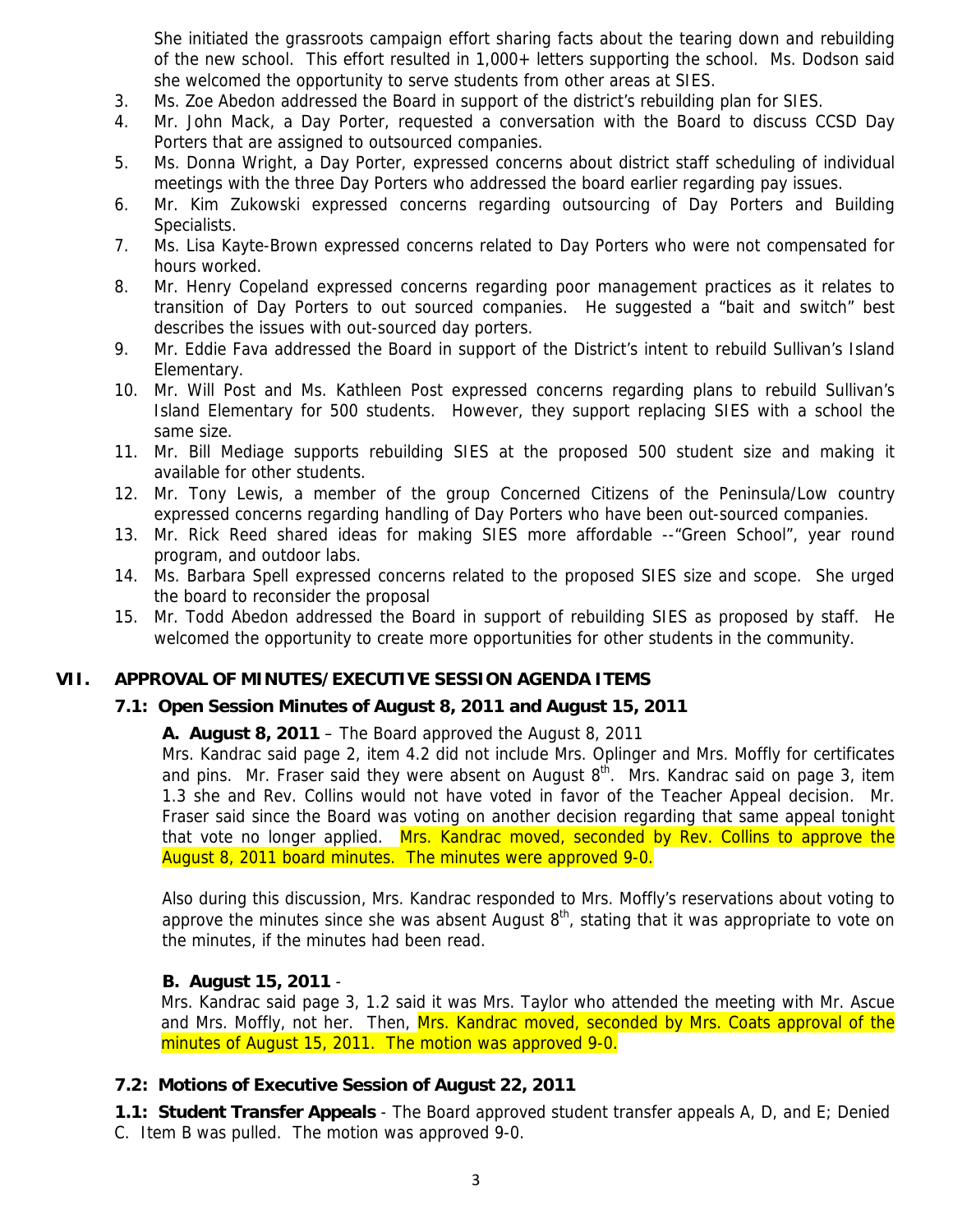Mrs. Kandrac requested a copy of the letter when transfers are approved contingent upon availability of space. She said she also requested it earlier on August  $8<sup>th</sup>$ .

# **1.2: Workers Compensation Claims – (2)**

A. The Board approved a recommendation to authorize Workers Compensation Claim. The motion was approved 9-0.

B. The Board approved a recommendation to authorize Workers Compensation Claim. The motion was approved 9-0.

# **1.3: Teacher Appeal** – The Board acted on two motions listed below:

- Uphold staff's recommendation to hear a teacher non-renewal appeal. The motion failed 4-5 (Ascue, Collins, Kandrac, Moffly, and Taylor opposed).
- Grant a hearing for a teacher non-renewal appeal. The motion was approved 5-4 (Ascue, Green, Oplinger and Fraser opposed).

**1.4: Student Request** – The Board denied a transportation request. The motion was approved 7-2 (Kandrac and Moffly, opposed).

# **7.3: Financial Minutes of August 8, 2011 and August 15, 2011** -

# **A. August 8, 2011** -

Mr. Ascue moved, seconded by Rev. Collins approval of the August 8, 2011 Financial Minutes. The motion was approved 9-0.

Mrs. Kandrac said she meant to vote no on the financial minutes because the amount \$513,000 was not reflected in the board minutes. She suggested the minutes be amended accordingly. Mrs. Moffly asked if two schools were on the building program and what phase they were. Mr. Bobby said they were on the bond fund program and funds were received specifically under the Stimulus Act to support projects. They are separate from the one cent sales tax.

# **B. August 15, 2011** -

Mr. Ascue moved, seconded by Rev. Collins approval of the August 15, 2011 Financial Minutes. The motion was approved 9-0.

# **VIII. CAE UPDATE**

# **8.1 Learning Initiative**

 Mr. John McCarron, Executive Director of Information Technology, presented an update on the 1:1 (IPad) Learning Initiative information to the Board.

During presentation, Mr. Ascue requested information on Professional Development for 1:1 Learning Initiative, the timeline, Request for Proposal, funding, and if other companies had already evaluated this project. Mr. McCarron said he would work with Mr. Bobby to identify discretionary funds once the cost had been determined and bring that information back to the board. Mrs. Kandrac said she was sorry the board wasn't asked to vote on laptops assigned to board members which cost three times more than laptops. Mrs. Coats questioned the delay in getting them to schools. Mr. McCarron said wireless connection and protective covering are part of the issue. He agreed to provide an update to the board on the status of IPads to schools. In response to Mrs. Coats question about cost and evaluation of student achievement, Mr. McCarron said the district doesn't have enough staff to take do evaluations. Dr. McGinley added that she insisted a third party evaluator to make sure the district isn't criticized for swaying the outcome.

Mrs. Taylor asked about the cost for a third party evaluation of IPads. Mr. McCarron said he did not have the cost yet. She agreed that regular updates were needed. Mrs. Taylor asked if students were allowed to take IPads home. Mr. McCarron said there are two separate projects and the first one with Drayton Hall, Angel Oak and Haut Gap, students are not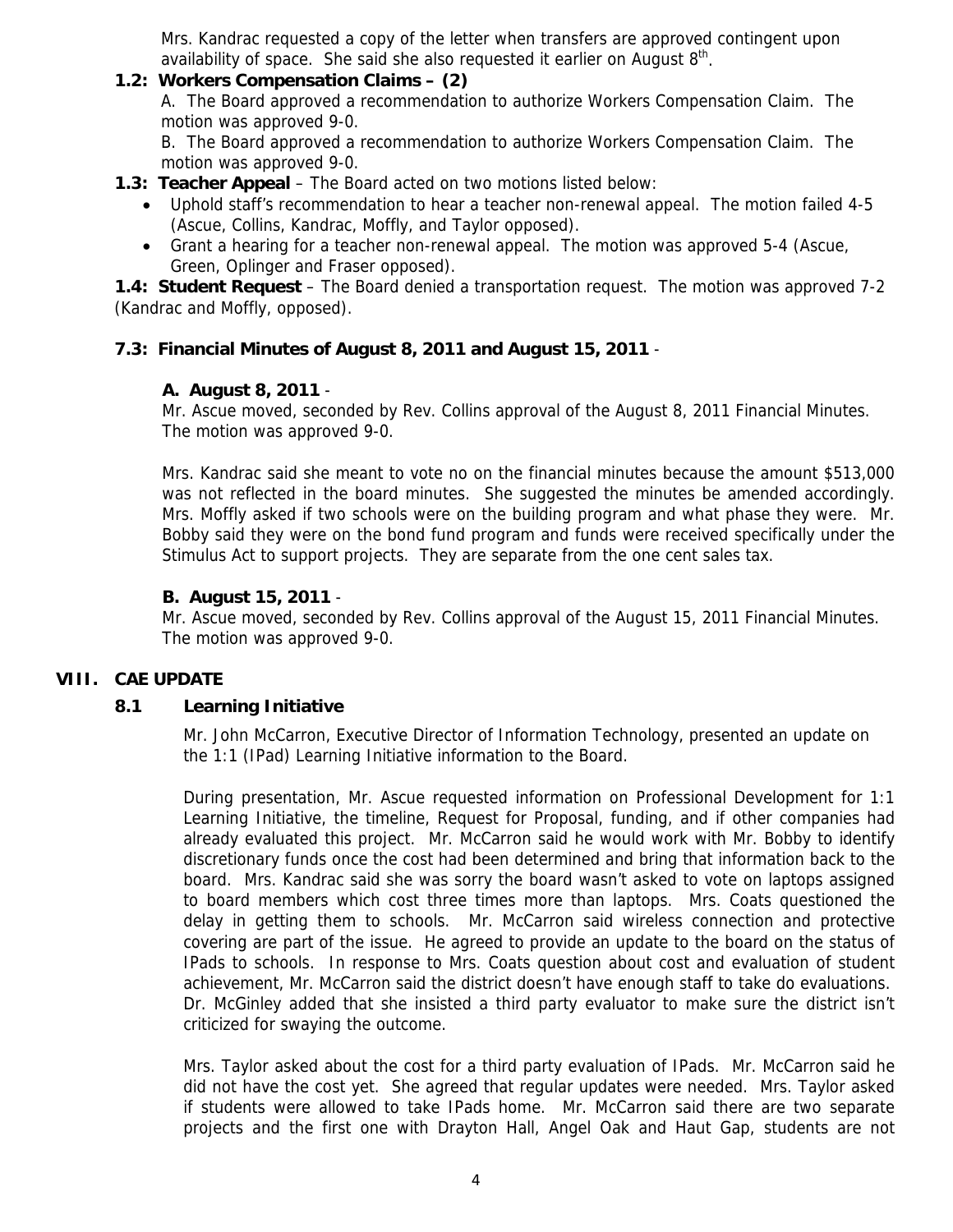allowed to take IPads home, at this time. However, the second project--School Improvement Grant schools proposal with Stall HS, Burke HS and St. John's includes a take home component and staff is working on a built in tracking. Rev. Collins asked about the number of IPads purchased. McCarron said 2,100 and said the next IPad step would be to move forward once the results are available. Rev. Collins requested IPads for the Board members.

Mr. Tim Tanner addressed professional development indicating that the "train the trainer" method will be used and CCSD staff will train teachers on using IPads. Training will be continued throughout the year on using IPads as an instructional tool.

# **8.2 Performance Management – Mrs. Audrey Lane**

 Mrs. Audrey Lane presentation of Performance Management was postponed since this topic was scheduled be discussed at board's Thursday workshop.

# **IX. MANAGEMENT REPORT(S)**

#### **9.1 Capital Projects Report - June 2011**

The Board received the Capital Projects Report dated June 2011 as information.

#### **9.2 School Menu**

 The Board received an update on the 2011-2012 Nutrition & Food Service Partnerships, Grants, County Menu Comparison, and the Healthier US School Challenge.

#### **X. COMMITTEE REPORT(S)**

#### **10.1: Audit & Finance Committee**

#### **A. Refinancing Long Term District Debt**

 Mrs. Coats moved, on behalf of the Audit and Finance Committee approval of the resolution to provide for refinancing opportunities on General Obligation Bonds Series 2004A and 2004B. The motion was approved 9-0.

Rev. Collins requested regular updates. Mr. Bobby said the action the board will take will give staff and the bond attorney permission to watch the market and take advantage of money saving opportunities. In response to Rev. Collins' questions about using savings for other projects. Mr. Bobby said that the savings are from previously committed projects and it could be used to pay off the debt at a lesser cost but it couldn't be applied to any other project nor does it give the district authority to borrow for additional debt. It's simply a refinancing of a long term funding commitment. Retiring long term debt cost less but wouldn't generate any hard cash. However, if millage were able to be saved and if the board said it didn't want to reduce the millage then there would be a potential for generating additional capital funds. While that will not happen soon, it could happen. Rev. Collins said he was looking funds to build a stadium.

# **B. Amended Original Budget for FY2012**

 Mrs. Coats moved on behalf of the Audit and Finance Committee approval of the amended original FY2012 budget for General Operating Fund, Special Revenue and EIA funds as follows:

- General Operating \$334,307,983.00
- Special Revenue \$66.827,291.00
- Food Service \$20,043,202.00
- EIA \$25,867,144.00
- Amended budget pages are submitted under separate cover outlining the new information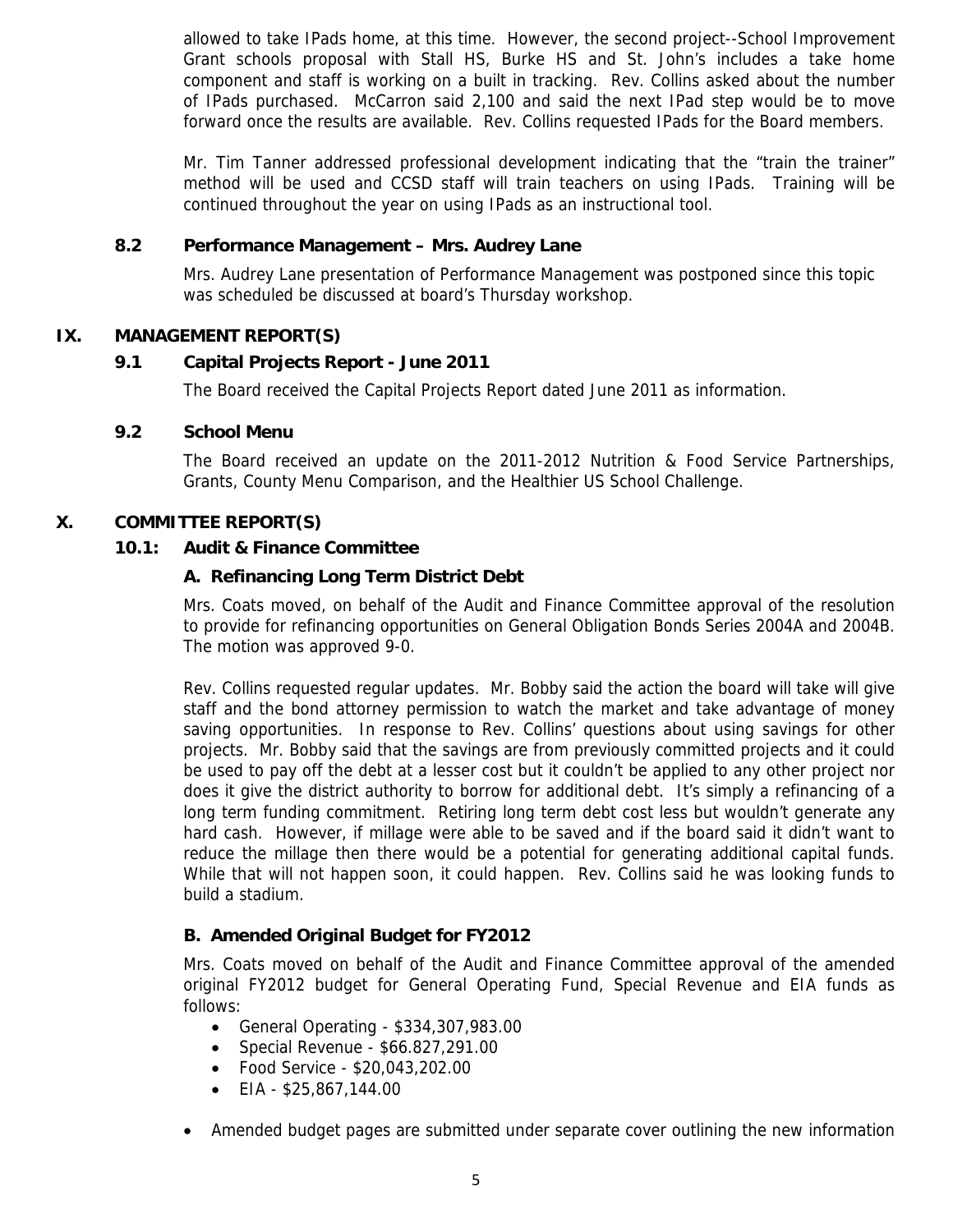at no additional costs to the District and no future fiscal impact. The motion was approved 6-3 (Kandrac, Moffly and Taylor opposed).

Mr. Bobby said in June when the budget was passed, it was mentioned that staff would bring an amendment back to the board because changes were anticipated. One change is the Education Finance Act increase. Details are included in the replacement pages to be added to the budget book. EFA dollars were used to increase the District's Fund Balance. Previously, the reliance on Fund Balance amount was \$5 million, now the amount has been reduced to \$3.4 million. Staff will continue to work to further reduce that amount. The other increase is in Special Revenue Title I. The Title I amount does not have to be increased because Title I amount received this year is less than the amount received last year. Those funds will go to Communities In Schools, required set aside and the rest is going to schools where it could do the most good.

Rev. Collins said hopefully Day Porters issue could be worked out. Mr. Bobby said he understood the nature of the discussion and how difficult it has been for everyone affected. There is still a \$3 million reliance on Fund Balance and next year he is hoping to give staff some compensation all staff members who have not received compensation in three years. Whenever that is considered, it will still be difficult with whatever resources staff identify to bring for board consideration. If there is a desire to reconsider outsourcing that needs to be considered and balanced with whatever else is being considered. There would not be enough to consider cost increase even without restoring some things that have been pulled out of the budget. Rev. Collins suggested a cost increase be considered only for those underpaid because salary increases for those paid over \$100,000 would pose a problem. Mr. Bobby said a salary study was being done to look at a collective agreement. It should be done near spring and be a part of the deliberations for next year's budget.

Mrs. Kandrac asked Mr. Bobby if he met with three custodians who addressed the board about issues since they've been working with outsourced companies. He said individual meetings were held since the discussion way about their pay and all of their pay issues have been resolved. If others had similar concerns, he would be willing to meet with them also. Mrs. Kandrac requested a memo be sent to them to offer opportunity for them to meet with staff. Mr. Bobby said pay and benefits for each of the 55 staff members impacted have all been given appropriate payout and benefits return. However, he would send them a letter offering to meet with them.

#### **C. Mandatory use of P-Card**

 Mrs. Coats moved on behalf of the Audit and Finance Committee approval of the requirement for mandatory use of the P-Card for permitted purchases less than or equal to \$2,500. The motion was approved 9-0.

Rev. Collins asked who had access to online banking. Mrs. Coats said last year the district hired someone to do online banking and she probably has alerts set up. Rev. Collins mentioned problems the district has had in the past and tracking of p-card purchases. Mr. Feil said P-Cards could be monitored. Cards are requested and approved by immediate supervisors. He suggested that one should get pre-approval from supervisor before spending large amounts. He said staff reviews expense reports and controlled where cards could be used. If someone misuses the card then they are subject to be fired. Mr. Bobby said the monitoring of P-Card utilization is taken seriously. Someone has been released for repeatedly not providing backup documentation in a timely fashion.

Mrs. Moffly asked about the software purchased earlier to monitor P-Card purchases. Mr. Feil said the software is being reviewed now. Also, there is a large rebate attached to use of P-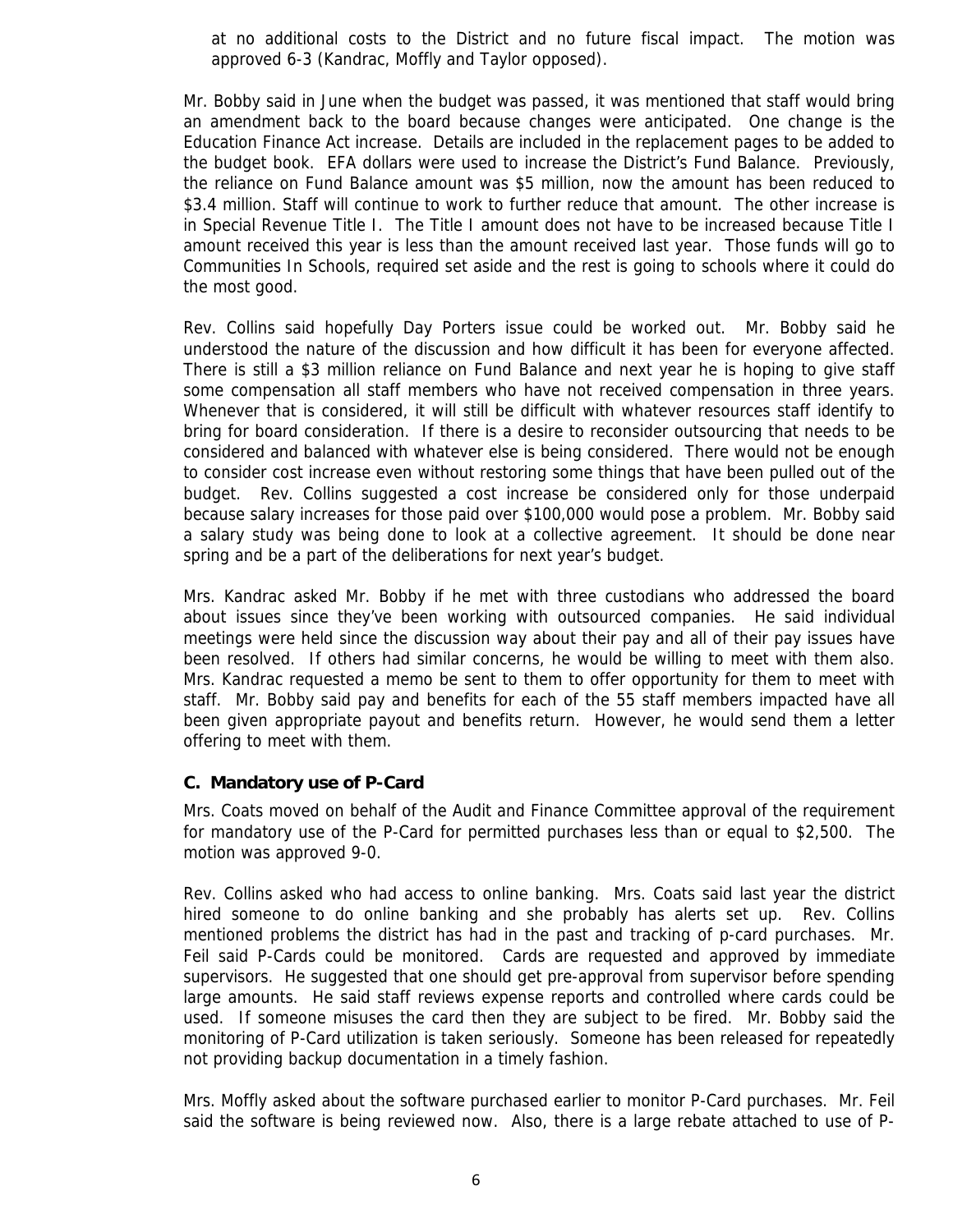Card purchases. Approximately \$48,000 in rebates has been received to date. This amount goes back into the General Operating and funds the P-Card Administrator position.

Mrs. Kandrac asked about paying an employee with a P-Card. Mr. Feil said that could not be done. Mr. Ascue asked that staff bring back to the board a request to add another employee if the amount goes up.

# **10.2: Policy Committee**

# **A. HAC By-Laws and Committee**

 Mrs. Moffly moved on behalf of the committee approval of the Health Advisory Committee Bylaws. She asked that it be noted on page 10.2-5A the secretary is a CCSD employee that would serve as a liaison. After discussion, the board agreed to table the HAC bylaws.

Mrs. Green said with all due respect to the committee, she could not support because it has too much oversight by the committee. The committee should be more democratic. Mrs. Moffly said this is a committee created by the Board. Mrs. Green said it's a committee that's been in existence for a while and the members on the committee are trusted members of the committee. Mrs. Moffly said the purpose of this proposal is to place the committee back to the original intent of the law. Mr. Spurlock would still attend the committee. Mr. Fraser said this is not a policy. Therefore, there would not be a second reading. The decision made would be final. Mrs. Moffly said the committee is in place to serve the board, not the district and there hasn't been any oversight because that was the choice of the district. This would probably be the first board to have bylaws addressing the state law that the committee serves the board, not the district for approval of curriculum according to the state law. Mrs. Coats said she felt this group of professionals could perform more autonomously without coming to the board. Mrs. Taylor said the board approved her and Mrs. Moffly acting as ad hoc committee members. She said if there is a problem, members could contact the ad hoc committee who could take concerns to the board if they could not address it. She said it is not about day-to-day operations. Mrs. Moffly said the committee was kind of rouge and approving curriculums. Mr. Fraser said there are some improvements. However, there were some things that were not defined and designee has the ability to schedule or cancel meetings. However, designee is not defined in the document. Some places it says designee, another places it says chairperson, other places it says trustee. He suggested revisions were needed to fix the issues identified. Mr. Fraser agreed to review revisions needed with Mrs. Moffly. No action was taken on this item.

# **B. First Reading – Board Policy BID – Board Member Compensation & Expenditures**

 Mrs. Moffly moved, seconded by Mr. Ascue approval of Board Policy BID – Board Member Compensation and Expenditures. The motion was approved 9-0.

**C. First Reading – Board Policy BDDA – Board Information Requests** – on behalf of the Committee, Mrs. Moffly moved approval of Board Policy BDDA – Board Information Requests. The motion failed 5-4 (Ascue, Coats, Green, Oplinger, and Fraser opposed).

# **D. Status of Policies**

 Mr. Fraser said a report on the status of policies is provided and hopefully the committee is starting to get this fixed.

# **XI. POTENTIAL CONSENT AGENDA ITEMS**

#### 11.1 **Sullivan's Island Elementary School – (Taylor, Kandrac, Moffly, Collins)**  Mrs. Taylor led the discussion regarding Sullivan's Island Elementary School and read the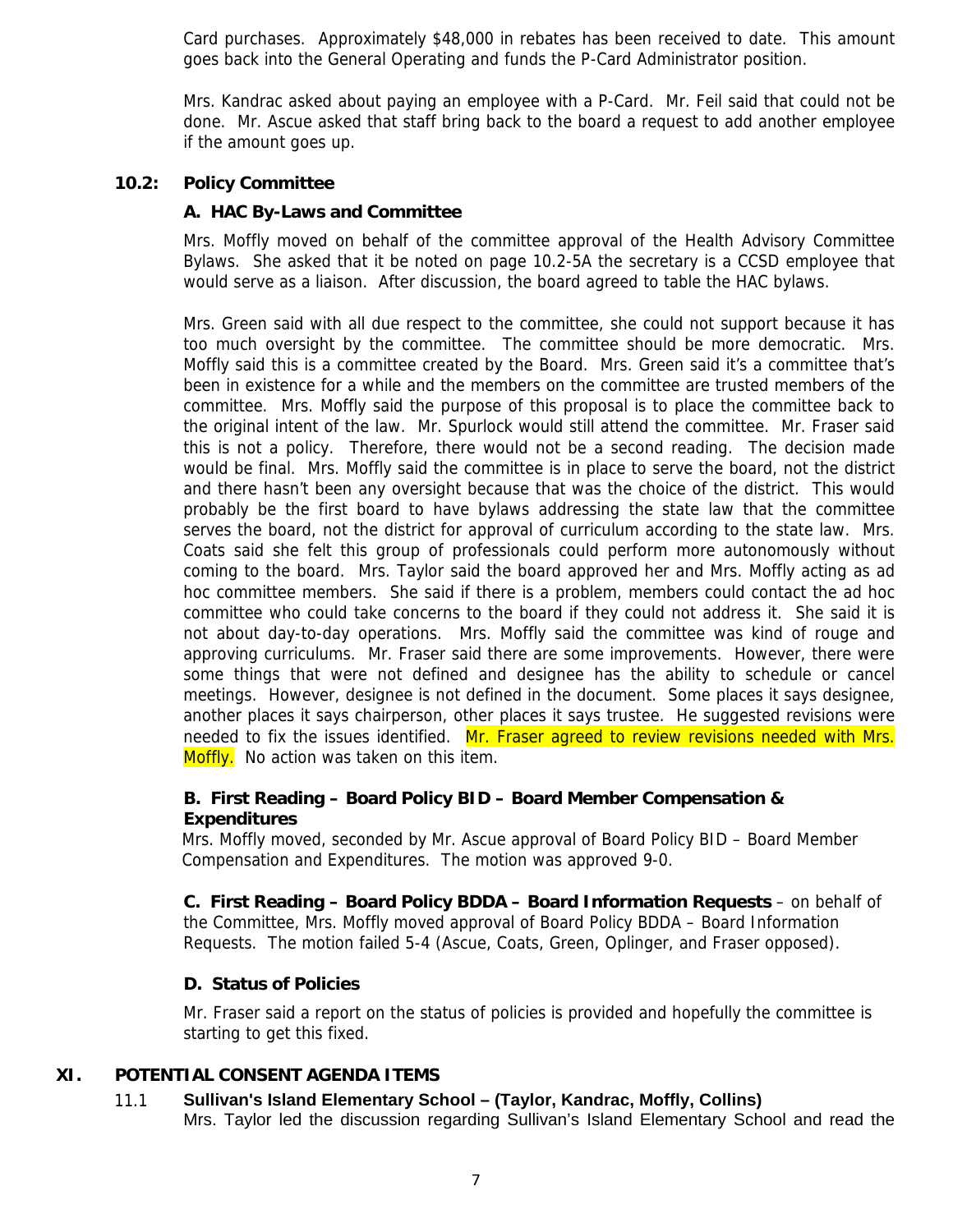following motion. Copies of document she read from were also distributed to the Board members and the Board's secretary.

*"Whereas, is committed to the constant awareness of the concerns and desires of the whole community with the board exercising governance and oversight. The board is required to maintain regular communications with all stakeholders served by the school in order to interpret public attitudes, to identify policies and procedures of the school, and to encourage public involvement.* 

*Whereas, The superintendent shall not knowingly cause or allow any practice, activity, decision or organizational circumstance which is unlawful, unsafe, disrespectful, imprudent, unfair, inequitable or in violation of board policy.* 

*Whereas, Concerning Sullivan's Island Elementary, the board has only approved the concept phases of the building program but has never approved the size or programs being proposed.* 

*Whereas, School Board Governance and Operations states that changes in needs, conditions, purposes, and objectives may require revisions, deletions or additions to the policies. Before a final vote is taken on a new or amended policy, the board may require a written impact statement related to anticipated cost and/or educational impact.* 

*Therefore, I move that CCSD Board direct the Superintendent to provide a detailed written impact statement concerning the size and scope of Sullivan's Island Elementary School to include a traffic study and impact on city services. To that end, I further request a public hearing as soon as possible but within 30 days in order to obtain community input as required above.* 

Prior to execution of this, CCSD is to give a cost analysis and a time frame. I request that all Town of Sullivan's Island public meetings be listed on the CCSD website."

Mr. Fraser requested clarification on Mrs. Taylor's statement about "execution on this". She stated it meant cost analysis of the impact statement. After Mr. Fraser restated Mrs. Taylor's motion, Mrs. Moffly seconded the motion.

Mr. Lewis responded to a question from Mr. Ascue regarding upcoming meetings, sharing a detailed document listing all meetings with seismic schools. Then Mr. Lewis said the Town of Sullivan's Island agreed that the community engagement process was their process and the Town Council and Mayor adopted that as their tasking to make sure they engaged their community members and set the process. The PTSA, Principal, and School Improvement set the process for parental engagement. The superintendent made sure all the seismic schools were moved together. Sullivan's Island met with other seismic schools. Concerns from community members who suggested they did not know about the SIES building proposal should be addressed by the Town of Sullivan's Island. The three Moultrie News articles (May 25, July 12, and July 26) that mention the process were distributed to the Board earlier by the Board's secretary. Mr. Lewis said since that is a small community, members could have addressed their issues with the Mayor of Sullivan's Island or receive information from him since he lives in that community.

Mrs. Kandrac asked Mr. Lewis if CCSD did a good job arranging and advertising the meetings. Mr. Lewis said the district did not advertise meetings for the Town of Sullivan's Island. However, the school team did a "fantastic job" and meeting attendance was outstanding. The majority of those parents were engaged. Mrs. Kandrac asked if CCSD parents were informed of what's occurred over the past two years, the number of parents who read the Moultrie News, and if the articles were provided to the Board by staff. Mr. Fraser confirmed that the articles were provided. After Mr. Lewis provided copies of the same articles to Mrs. Kandrac, she announced that she no longer receives board updates from the Board's secretary because of a "cyber-space glitch". She asked about community turn out at meetings and venue. Mr.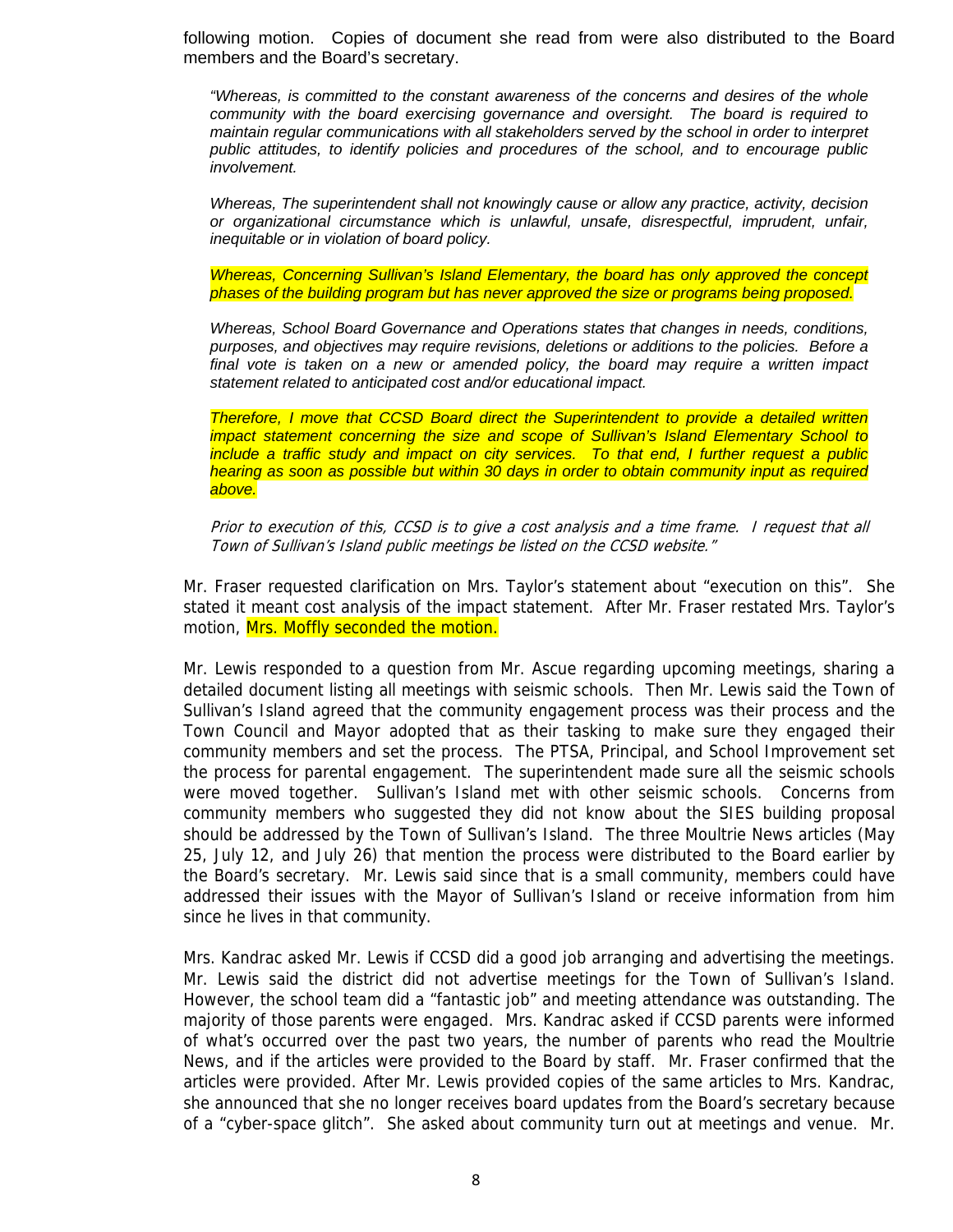Lewis said meetings were held at the school. Mrs. Kandrac asked if meetings were done differently during the reconstruction process. Mr. Lewis said it was because a different process was used. Mrs. Kandrac requested attendance sheets for meetings held and asked if questions were received from residents. Mr. Lewis provided information on the process used and said attendees had the opportunity to ask questions. Mrs. Kandrac stated that she did not receive an answer to the question she asked at an earlier meeting. She expressed concerns about district representatives responding to questions received. Mr. Lewis said the design team will attend upcoming meetings and address questions asked earlier.

Mrs. Green stated Mrs. Taylor's motion requires an impact statement on the size and scope, an environmental study, and a traffic study and asked if they were already addressed in the new school building proposal. Mrs. Lewis spoke about the process used and the support for the proposed size of the school and other alternatives are included in the lease. He shared pictures illustrating property lines identified in the lease which is more than the requirement. Mr. Lewis talked about access to the beach, the bus separator then said the issues mentioned by Mrs. Taylor have already been addressed in the lease. Panoramic pictures of the multistory section, building elevation from different directions were displayed. These pictures were also shared with the Town Council. Mrs. Taylor said she was told some sessions were done in executive session. Therefore, some information was not shared publicly. Mr. Lewis announced a September meeting which will be held on the island to share pictures with constituents. Mrs. Coats said it's a Sullivan's Island issue and they have to make the decision. She reviewed the lease online it is not a done deal because it hasn't gone through the process yet. It requires multiple readings. She said if someone offered to rent her land for \$10 for 75 years, she would build a school on that piece of land. She doesn't want to build on waterfront but no one on Sullivan's Island would rent her land for \$10.

Rev. Collins said the town group was involved. However, community members weren't. He urged staff to schedule a meeting with community members and get the issue resolved. Mr. Lewis suggested the constituents who addressed the board earlier address their questions to the Sullivan's Island Town Council since they are the elected officials who voted on behalf of the community.

Mrs. Moffly said when she became involved in May she asked for preliminary drawings which had not been shared at that time. She suggested some things going on with the District and the Town of Sullivan's Island that are antagonistic. I.e., constituents were told to accept what was being offered (school for 500 students) or not get a school at all. Sullivan's island is a unique island and there are only 100+ elementary-aged students living on the island. She said the board did not approve size or program for Sullivan's Island.

Mrs. Moffly added that she wasn't uncertain when the school became a countywide magnet. She spoke of overcrowding at Park West, Highway 41 and McClellanville and students are being recruited to increase SIES enrollment. A school is needed at Park West, not an expensive school for Sullivan's Island. Mrs. Moffly mentioned three other elementary school facilities (Jennie Moore, Whitesides and Mt. Pleasant Academy) nearby that are underutilized. She wants the school built to the size of the community. She mentioned behind the scenes dealings which she isn't pleased with. I.e., letter Mr. Lewis wrote indicating that district staff would not attend the community meeting. She also mentioned a letter the Superintendent wrote Town Council's District Administrator which she said was disturbing to the Mayor because the letter belittled the mayor and alleged that he was working against the district. Mrs. Moffly suggested these issues be addressed. Mrs. Kandrac asked Mrs. Moffly for copies of the letters she read from. Mrs. Moffly said the mayor's response stated that his first responsibility is to be mindful of the opinion of residents of the Town of Sullivan's Island. She mentioned other issues the town dealt with to include the Ben Sawyer Bridge, Open Land Trust Property, etc. said the plan is to make sure proposals meet the small town criteria.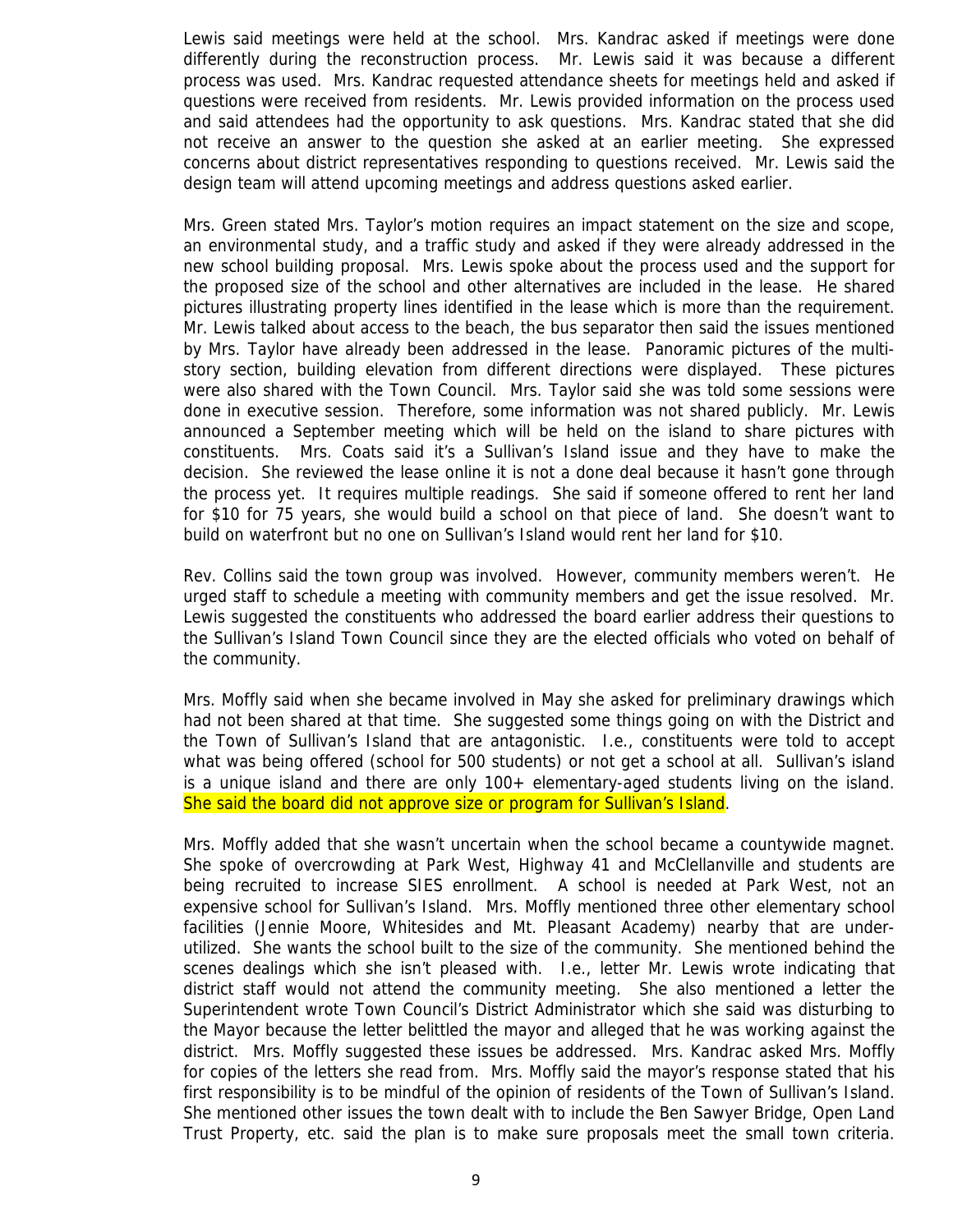Mrs. Moffly said in order for this project to be successful, there must be cooperation, creative thinking and understanding, not name calling or threats. She said the board was told the lease was signed. However, the board knows it's still under negotiation. She suggested a smaller school, that is more suitable to the character of their community, be built. She understands the partial magnet process well and \$40,000 grant they would get just for changing the name. She concluded by stating that a 500 student facility wasn't needed and that some of the funds earmarked could be used to address other things such as the overcrowing problem on Hwy. 41.

Dr. McGinley responded to Mrs. Moffly indicating that CCSD staff takes directions from the school board. The first date is 2009 on the heels of staff being directed by the school board to look at schools with enrollment under 500. The directive came from the school board not to build schools of small size because they are too costly on a per pupil basis. That is where it came from. However, if this board is reversing the course and saying it is okay to build small schools, that directive needs to come from the school board. Staff acted in accordance to a mandate from the school board and six schools closed primarily because they were too small and the per pupil expenditure were high.

Mrs. Toya Green reminded everyone that the \$26 million allocated for SIES is from the prior building program and it can't be used for other rebuilding purposes. At a Finance and Audit Committee meeting, the Bond Attorney said the funds could not be reallocated easily. She suggested comments about the beach and who is entitled to go to school there should not be a part of the debate because the beach belongs to all. She believes the Board approved Sullivan's Island for partial magnet status.

Mrs. Kandrac said she recalled that SIES magnet may have been approved in the zone concept, but nothing was approved specifically for Sullivan's Island. She also questioned the May 2009 date. However, it was determined that the issue was addressed at a PTSA meeting, not a board meeting. Mrs. Kandrac requested the date of the meeting.

Mr. Fraser said all the decisions the old board made weren't all bad. He was approached two years ago and he shared information comparing costs of a smaller and larger facilities. He said that was the previous board's directive to build a school for 500. The residents he spoke to were clear that it would be hard to justify a smaller facility from an economic and parity standpoint.

Mrs. Coats asked Mrs. Taylor for permission to make a friendly amendment to her motion to wait to see the outcome after the city of Sullivan's Island's public meeting on September 12<sup>th</sup>. She said she wanted the cost of the school and all the factors. Mrs. Taylor said she wasn't on the board so she did not know the previous board voted to make SIES a partial magnet. She thought it was going to come into play when the new school was built. She wants information on when the board vote took place and who voted on it. Regarding design, she said the downtown schools do not have to build up on pilings like SIES. There was a variance and way of getting around having to elevate the new downtown schools in based flood zones. She requested information and clarification as to why the district doesn't have to rebuild Memminger and different flood zones. Mrs. Taylor said she isn't sure information was communicated to everyone regarding SIES. Mrs. Moffly validated information that Whitesides and Mt. Pleasant Academy had empty classrooms and Jennie Moore needs more classrooms because of growth on Hwy. 41. Mayor Carl Smith said the lease agreement has been turned into an ordinance and there is a meeting on September 12<sup>th</sup>. After requesting that meeting be listed on the district's website, she said ratification is in October. In closing, she mentioned the letter Mrs. Moffly mentioned earlier about the letter Mayor Smith wrote to Dr. McGinley indicating that Dr. McGinley has not responded to it to date. She said she would accept the amendment to her motion if the SIES meeting information was publicized and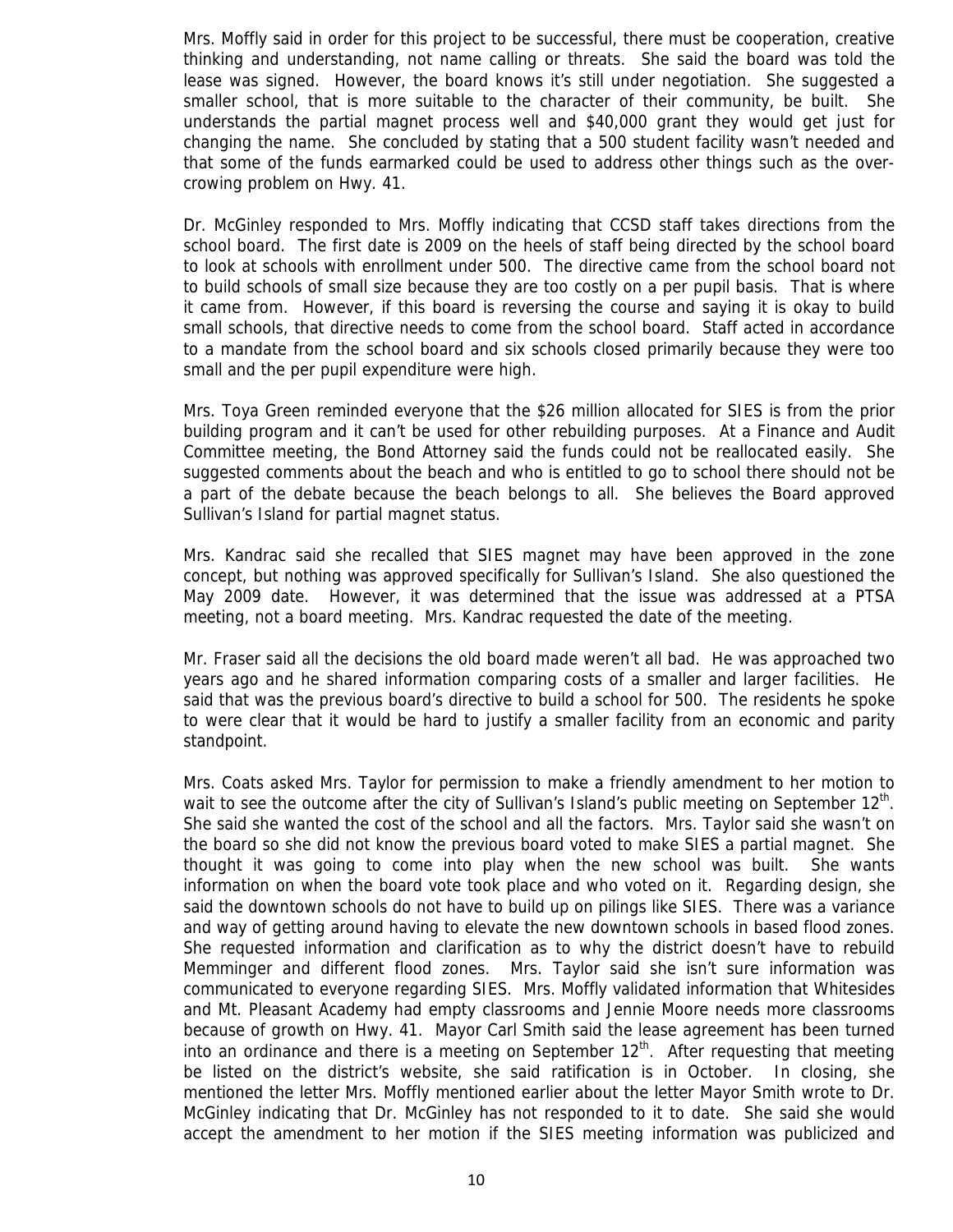more constituents were involved.

Mrs. Moffly suggested it be the "board reserves the right to determine the scope and size of SIES". Mr. Fraser said that has already been determined. He then asked Mrs. Coats for clarification. Mrs. Coats said there was nothing to discuss until the town of Sullivan's Island ordinance is approved. Mr. Ascue suggested no motion was required at this time. The board just needs to monitor the situation for now. Mrs. Taylor called for the question. Mrs. Kandrac moved the board meet Tuesday, September 13<sup>th</sup> after the Town of Sullivan's Island meeting.

Mr. Fraser restated the motion, "*the Superintendent to provide a detailed written impact statement concerning the size and scope of Sullivan's Island Elementary School to include a traffic study and impact on city services and that a public hearing as soon as possible but within 30 days in order to obtain community input on the topic.* Prior to execution of this, CCSD is to give a cost analysis and a time frame. I request that all Town of Sullivan's Island public meetings be listed on the CCSD website."

Mrs. Kandrac requested the news paper be added. She said these announcements were free of cost. Mrs. Taylor agreed wherever it was free because she wants to get the word out.

The motion failed (Ascue, Coats, Green, Oplinger and Fraser opposed).

It was also determined that the September  $12<sup>th</sup>$  meeting to September 1 $3<sup>th</sup>$  to allow the board to attend the Town of Sullivan's Island meeting on September  $12^{th}$ . It was also determined that the SIES topic would be discussed at the next board meeting on September13th.

# **XII. NEW BUSINESS**

- 1. Mr. Fraser said there are a number of vacant Charleston Education Excellence Financing (CEEF) positions he would like for the Audit and Finance Committee to get with Mr. Bobby to discuss filling those positions.
- 2. Rev. Collins said about **Board Policy BDDA Board Information Requests** it would be helpful if other board members gave input to the Policy Committee. He said the goal was not to contact staff members whenever but defining a specific time to communicate with staff without going through the Board's Administrator. Mr. Fraser said in addition to staff providing an update on the status or previous requests during the Superintendent's Update, a number of workshops have been scheduled for opportunities for the board to get together to schedule meetings on specific topics.
- 3. Mr. Fraser announced that a workshop is planned for Tuesday, August  $23<sup>rd</sup>$  and Thursday, August  $25<sup>th</sup>$  2-5pm.
- 4. Mrs. Moffly asked about the Superintendent's proposal for self assessment and evaluation for this year. Mr. Fraser said the board has approved the evaluation for last year and the purpose of the workshops this week is to establish goals and objections for evaluation before the year begin. Mrs. Kandrac asked why the Superintendent's Evaluation Committee didn't address this issue last earlier. Mr. Fraser said that was
- 5. Mrs. Taylor asked that Policies IHAAA Literacy Requirements and Intervention, the Student Transfer Policy and Board Committee policies come back. Dr. McGinley said staff is looking at the transfer policy and they are complicated. Mr. Bobby has developed a flow chart which tracks transfer. The intent is to bring it back to the board in September.
- 6. Mrs. Taylor wants and update on North Charleston High, Stall HS and Burke HS as to what schools are below the projected current enrollment. Mr. Bobby said he requested 30 days earlier to get it done. Now he needs up to sixty days to get work done. The board agree to 45 days to get enrollment information.
- 7. Mrs. Taylor requested Jennie Moore ES status of the new building and if they would need additional funding.
- 8. Mrs. Taylor asked if the Board voted on GDOA Classified Reduction in Force Policies and